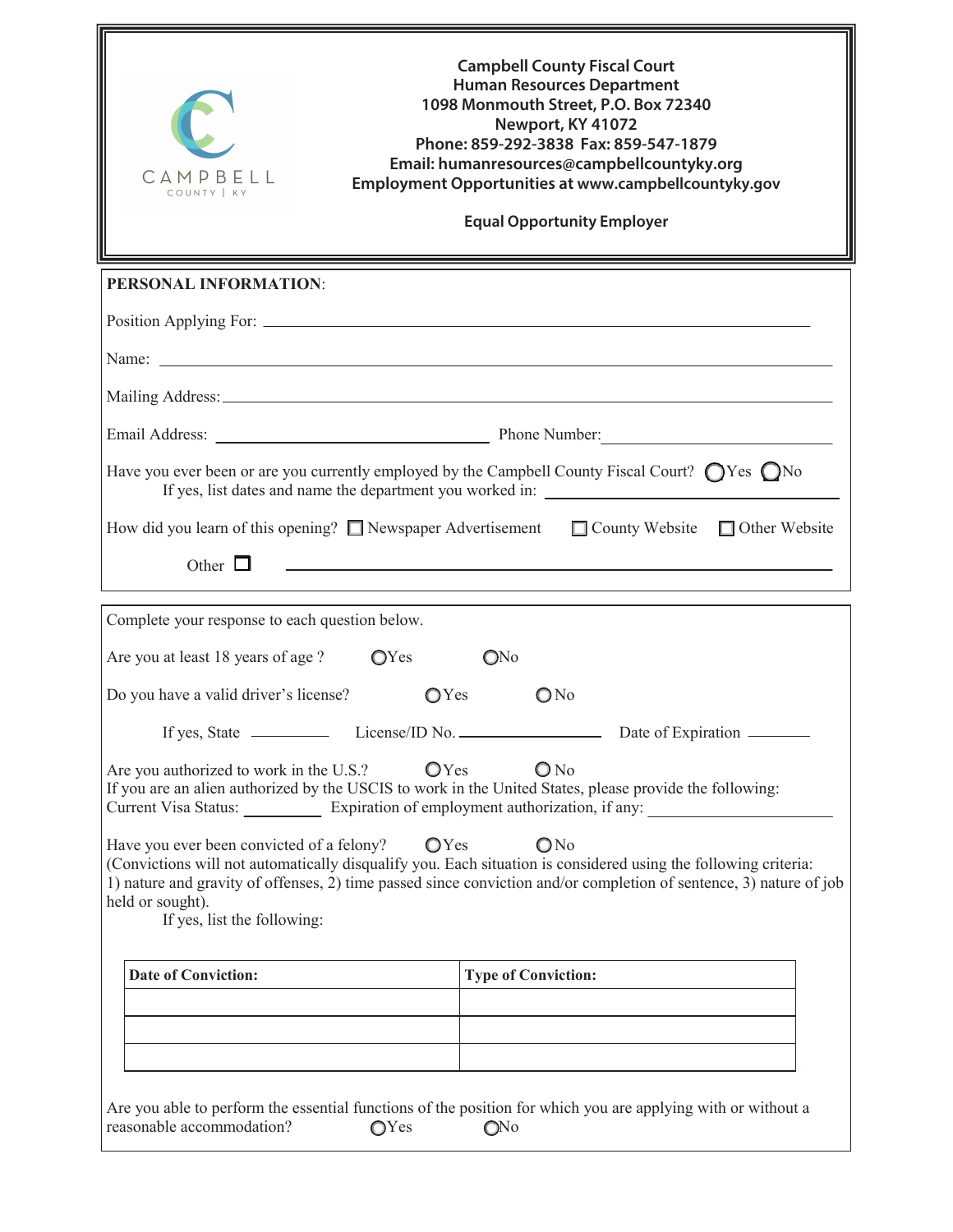## **EDUCATION AND TRAINING**:

Did you receive a High School Diploma or GED?  $QYes$   $QNo$ High School Name Address

Use the table below to list your post-secondary educational achievements including college, technical or vocational courses completed.

| 1) College/University Name and Location:          | Degree Awarded?<br>$\mathbb{O}^{\text{Yes}}$ $\mathbb{O}^{\text{No}}$<br>If yes, what year? | Type of Degree<br><b>O</b> Associates<br>◯ Bachelors<br><b>O</b> Masters<br>◯ Doctorate              | Major:<br>No. of Yrs completed:   |
|---------------------------------------------------|---------------------------------------------------------------------------------------------|------------------------------------------------------------------------------------------------------|-----------------------------------|
| 2) College/University Name and Location:          | Degree Awarded?<br>$O$ Yes $O$ No<br>If yes, what year?                                     | Type of Degree<br><b>O</b> Associates<br><b>O</b> Bachelors<br><b>O</b> Masters<br><b>ODoctorate</b> | Major:<br>No. of Yrs completed:   |
| 3) College/University Name and Location:          | Degree Awarded?<br>$OYes$ $ONo$<br>If yes, what year?                                       | Type of Degree<br><b>O</b> Associates<br><b>O</b> Bachelors<br><b>OMasters</b><br>ODoctorate         | Major:<br>No. of Yrs completed:   |
| 4) Technical/Vocational School and Loca-<br>tion: | Completed?<br>$OYes$ $ONo$<br>If yes, what year?                                            | Course of Study                                                                                      | No of weeks/credits<br>completed: |
| 5) Technical/Vocational School and Loca-<br>tion: | Completed?<br>$QYes$ $QNo$<br>If yes, what year?                                            | Course of Study                                                                                      | No of weeks/credits<br>completed: |

## **PROFESSONAL LICENSES, CERTIFICATIONS AND REGISTRATIONS**:

| Type of License/Cert. | License/Registration No. Expiration Date | Licensed in what States<br>(if applicable) |
|-----------------------|------------------------------------------|--------------------------------------------|
|                       |                                          |                                            |
|                       |                                          |                                            |

## **ADDITIONAL QUALIFICATIONS AND SKILLS**:

Outline briefly any other skills, education, training, or experience that would be beneficial in the position for which you are applying and may be helpful in considering your qualifications. Please include relevant volunteer or other community activities (attach additional sheet if necessary).

Describe any software programs or special equipment you have experience working with: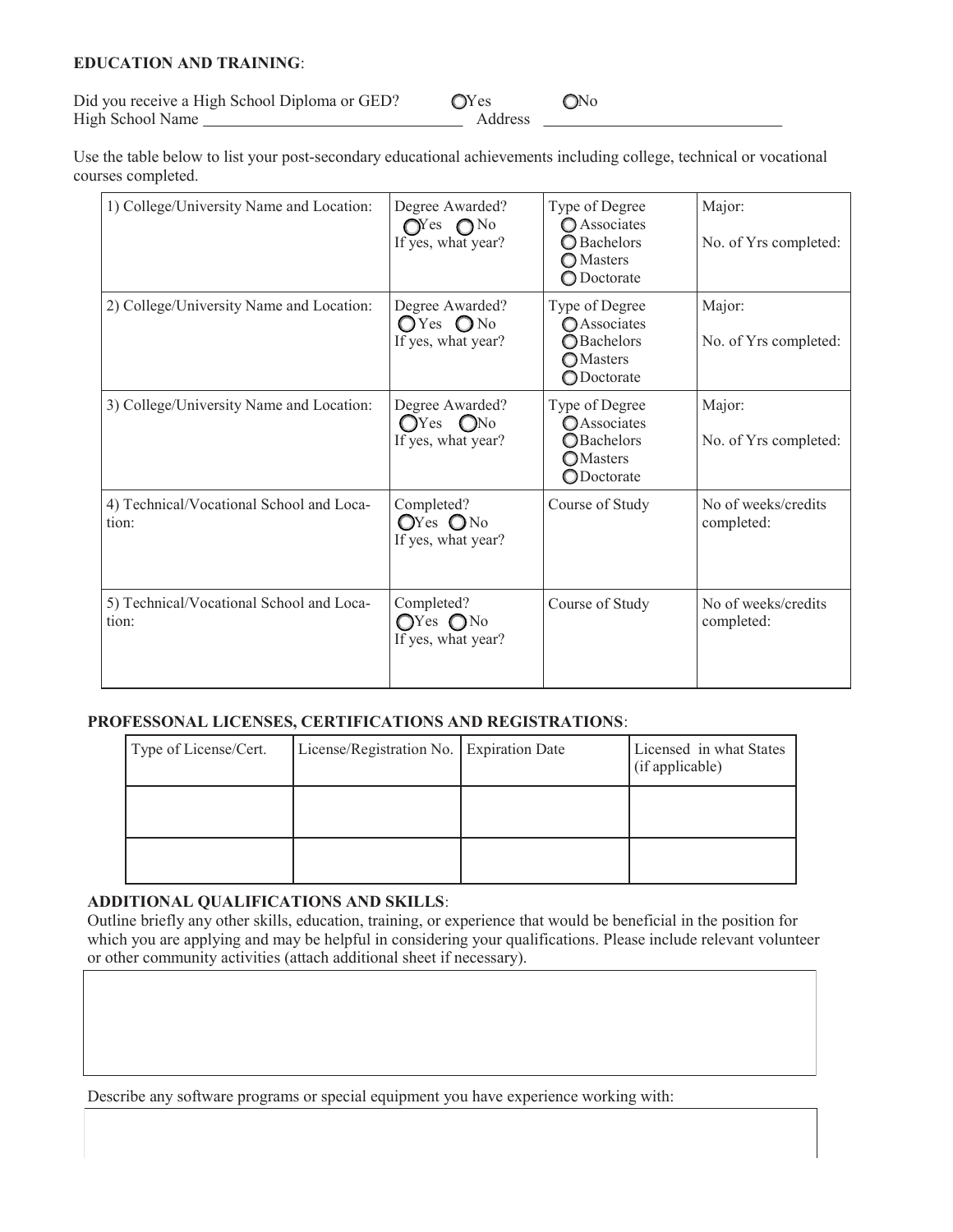## **WORK HISTORY:**

Give complete information regarding your present and former employment, beginning with the most recent. Include any employment with Campbell County Fiscal Court. A resume may not substitute for completing this information.

| 1) Current/Most Recent Employer    |                |                | Street Address, City, State, Zip |
|------------------------------------|----------------|----------------|----------------------------------|
| Supervisor Name and Phone          |                | Your Job Title |                                  |
| Date of Employment<br>From:<br>To: | Salary:        |                | Reason for Leaving:              |
| Duties and Responsibilities:       |                |                |                                  |
| 2) Employer                        |                |                | Street Address, City, State, Zip |
| Supervisor Name and Phone          | Your Job Title |                |                                  |
| Date of Employment<br>To:<br>From: | Salary:        |                | Reason for Leaving:              |
| Duties and Responsibilities:       |                |                |                                  |
| 3) Employer                        |                |                | Street Address, City, State, Zip |
| Supervisor Name and Phone          |                | Your Job Title |                                  |
| Date of Employment<br>From:<br>To: | Salary:        |                | Reason for Leaving:              |
| Duties and Responsibilities:       |                |                |                                  |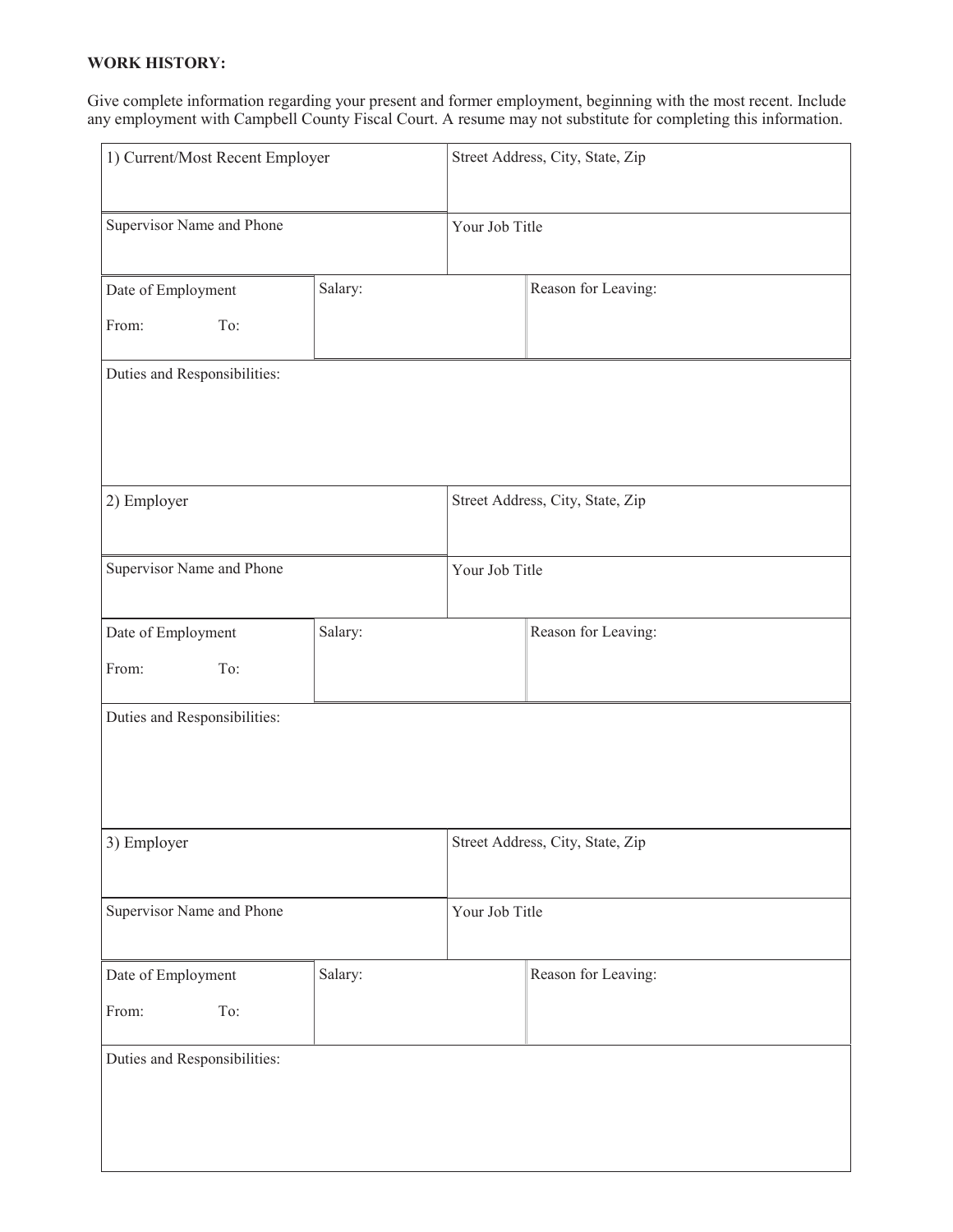# **WORK HISTORY (continued):**

| 4) Employer                        |                |                | Street Address, City, State, Zip |
|------------------------------------|----------------|----------------|----------------------------------|
| Supervisor Name and Phone          |                | Your Job Title |                                  |
| Date of Employment                 | Salary:        |                | Reason for Leaving:              |
| From:<br>To:                       |                |                |                                  |
| Duties and Responsibilities:       |                |                |                                  |
| 5) Employer                        |                |                | Street Address, City, State, Zip |
| Supervisor Name and Phone          | Your Job Title |                |                                  |
| Date of Employment<br>From:<br>To: | Salary:        |                | Reason for Leaving:              |
| Duties and Responsibilities:       |                |                |                                  |
| 6) Employer                        |                |                | Street Address, City, State, Zip |
| Supervisor Name and Phone          |                | Your Job Title |                                  |
| Date of Employment                 | Salary:        |                | Reason for Leaving:              |
| From:<br>To:                       |                |                |                                  |
| Duties and Responsibilities:       |                |                |                                  |